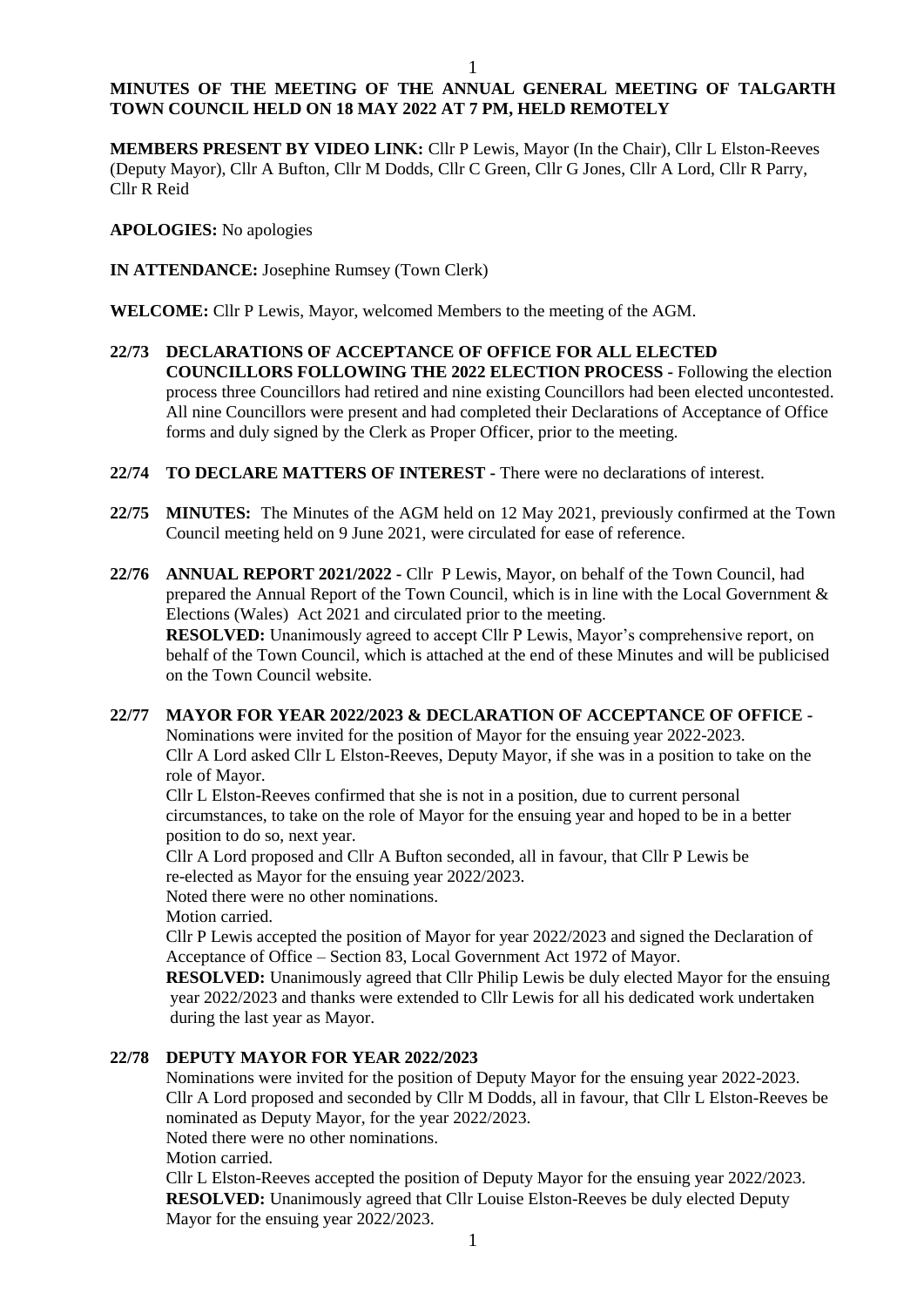- **22/79 MATTERS ARISING –** There were no matters arising from the previous AGM minutes held on 12 May 2021.
- **22/80 APPOINTMENT OF INTERNAL AUDITOR 2002/2023 –** Noted Sharn Drury had expressed her willingness to continue as Internal Auditor for the ensuing year  $2022/2023$  – her fee £17.50 per hour – approx. 8 hours per annum - with Internal Audit, as per Audit requirements since 1 Apr 2016, ie to undertake an internal audit, quarterly.

Proposed by Cllr A Lord and seconded by Cllr A Bufton, all in favour, to re-appoint Sharn Drury on these terms. Motion carried.

**RESOLVED** to re- appoint Sharn Drury as Internal Auditor – fee £17.50 per hour - approximate 8 hours per annum and for the Clerk to forward a letter of engagement confirming arrangements for the ensuing year 2022/2023.

**22/81 TOWN COUNCIL REPRESENTATIVE/S ON TOWN COUNCIL SUB-GROUPS/ OTHER ORGANISATIONS FOR YEAR 2022/2023 –** Noted Clerk had circulated the 2021/2022 list of Town Councillors on the various Sub-Groups of the Town Council and other Organisations. Noted that Ysgol y Mynydd du governor position will be offered to a Bronllys Community Councillor for the next 4 years, due to Terry McClatchey's retirement. **RESOLVED:** Clerk to re-circulate the list, for members to inform the Clerk of which groups

 they would like to be on and for the co-opted members x 3 to add to the list, as and when appointed.

### **22/82 POWYS COUNTY COUNCIL STANDARDS COMMUNITY SUB-COMMITTEE -**

Noted nominations requested by 31 May - one Town Councillor (Breconshire) to stand on the Powys County Council Standards Community Sub-Committee. **RESOLVED:** No-one wished to be nominated to this PCC Sub-Committee.

### **22/83 TOWN COUNCILLORS SIGNATORIES ON NAT WEST BANK A/C –**

 **RESOLVED** to remain with these signatories: Cllr A Lord, Cllr A Bufton, Cllr M Dodds, Cllr R Reid and for Josephine Rumsey, Town Clerk, to remain for transferring between accounts.

### **22/84 TOWN COUNCILLORS 3 VACANCIES – FOR CO-OPTION**

**RESOLVED** to advertise forthwith, these 3 vacancies for Co-option to Talgarth Town Council, on the website and notice boards until, they are filled.

### **ANY OTHER BUSINESS**

**22/85 DATE/TIME OF NEXT MEETING:**  7pm Wed 18 May 2022, following the AGM - Monthly meeting - Remote meeting

**There was no further business and the meeting closed at 7.24pm.**

**SIGNED: ……………………………… DATE: …………………………………**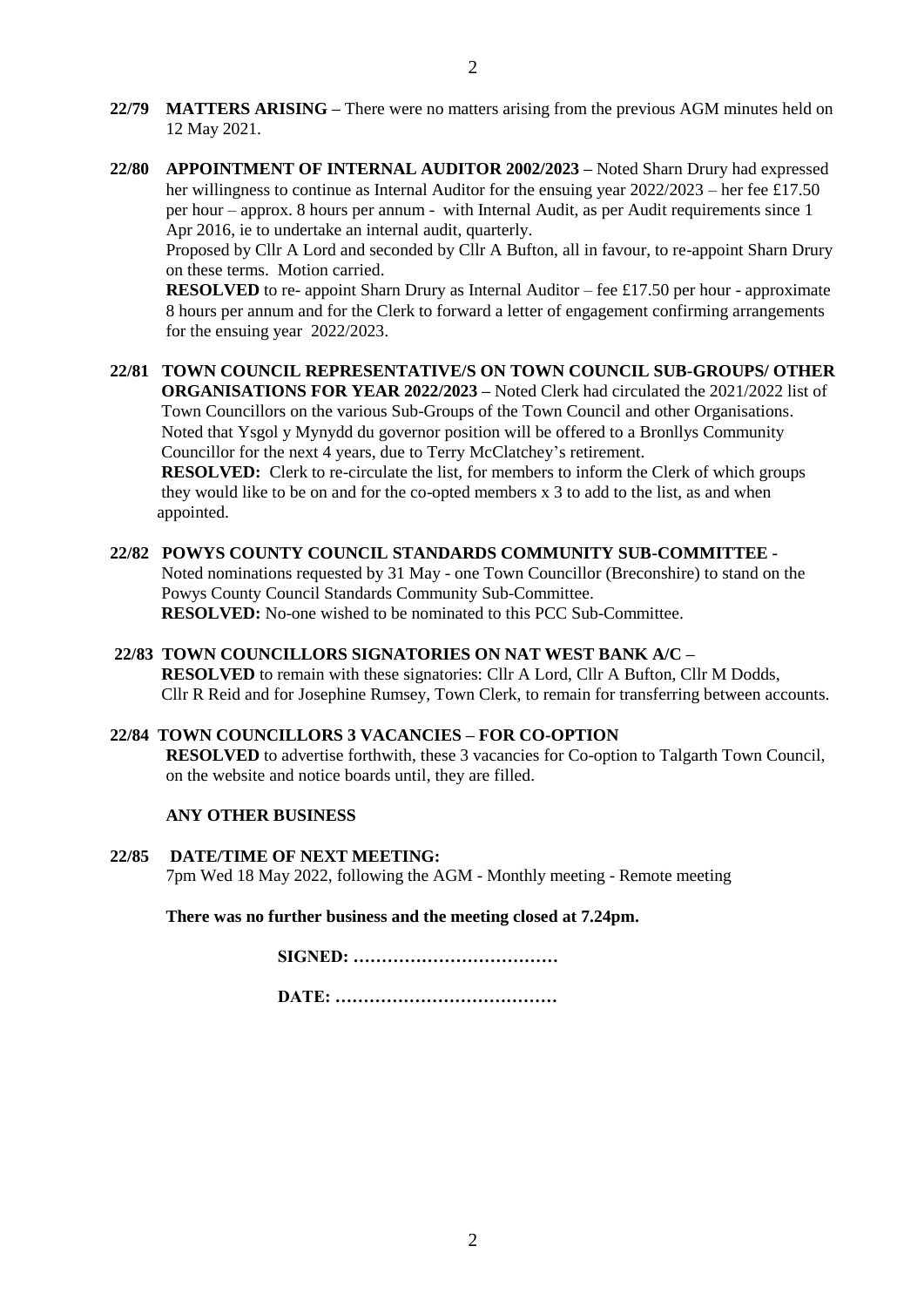### 3

# Talgarth Town Council - Annual Report 2021 – 2022

During the on-going COVID-19 pandemic, the Town Council has continued to meet regularly on a remote basis using Skype. Preparations are now being put in place to comply with The Local Government & Elections (Wales) Act 2021 coming into force, with many implications for the council, one of which is for multi-location or 'hybrid' meetings. This means that some equipment may need to be purchased and some upgraded. Thankfully the Town hall, where meetings are usually held is equipped with broadband which will assist the Council with these hybrid meetings. We encourage the participation of the public in our monthly meetings.

The council held 11 monthly meetings, 1 Annual General Meeting and 11 other meetings during the last year.

Town Council representatives have also virtually attended the quarterly meetings of: PCC and Town and community councils.

OVW, Brecon and Radnor area committee meetings.

The council has two employees: A Clerk to the Council, Proper Officer, Responsible Financial Officer, advisor, Data Protection Officer and main contact for the Council:

Josephine Rumsey, Ty Carreg, Bronllys road, Talgarth, Brecon, Powys. LD3 0HH - 01874711565 Tel 07970 547996 Email: [clerk@talgarthtowncouncil.co.uk](mailto:clerk@talgarthtowncouncil.co.uk)

A Caretaker/Cleaner for the Town hall and public conveniences:

Emma Hayles

Talgarth Town Council has 12 members for the Talgarth area which includes Pengenfford and Trefecca. The election term of a Community Councillor is 5 years.

Members in post to 9th May 2022 are listed below; their contact information is displayed on Council noticeboard and on our website.

| Philip Lewis         | <b>Terry McClatchey</b> |
|----------------------|-------------------------|
| Louise Elston-Reeves | Rachel Parry            |
| Andrew Bufton        | <b>William Powell</b>   |
| <b>Malcolm Dodds</b> | <b>Richard Reid</b>     |
| Glyn Jones           | Chris Voyle             |
| Andrew Lord          | Chris Green             |

Members are appointed annually to serve as Council representatives on the following external organisations and sub-groups:

One Voice Wales Burial sub-group Town Hall works and development Christmas lights group Talgarth festival group Grow for Talgarth On the Verge/Ar yr Ymyl Talgarth information and resource centre Talgarth and district regeneration group Talgarth health groups Ysgol y Mynydd Du **TADSCA** Walkers are Welcome GP Biotec group Financial planning group Communications group GDPR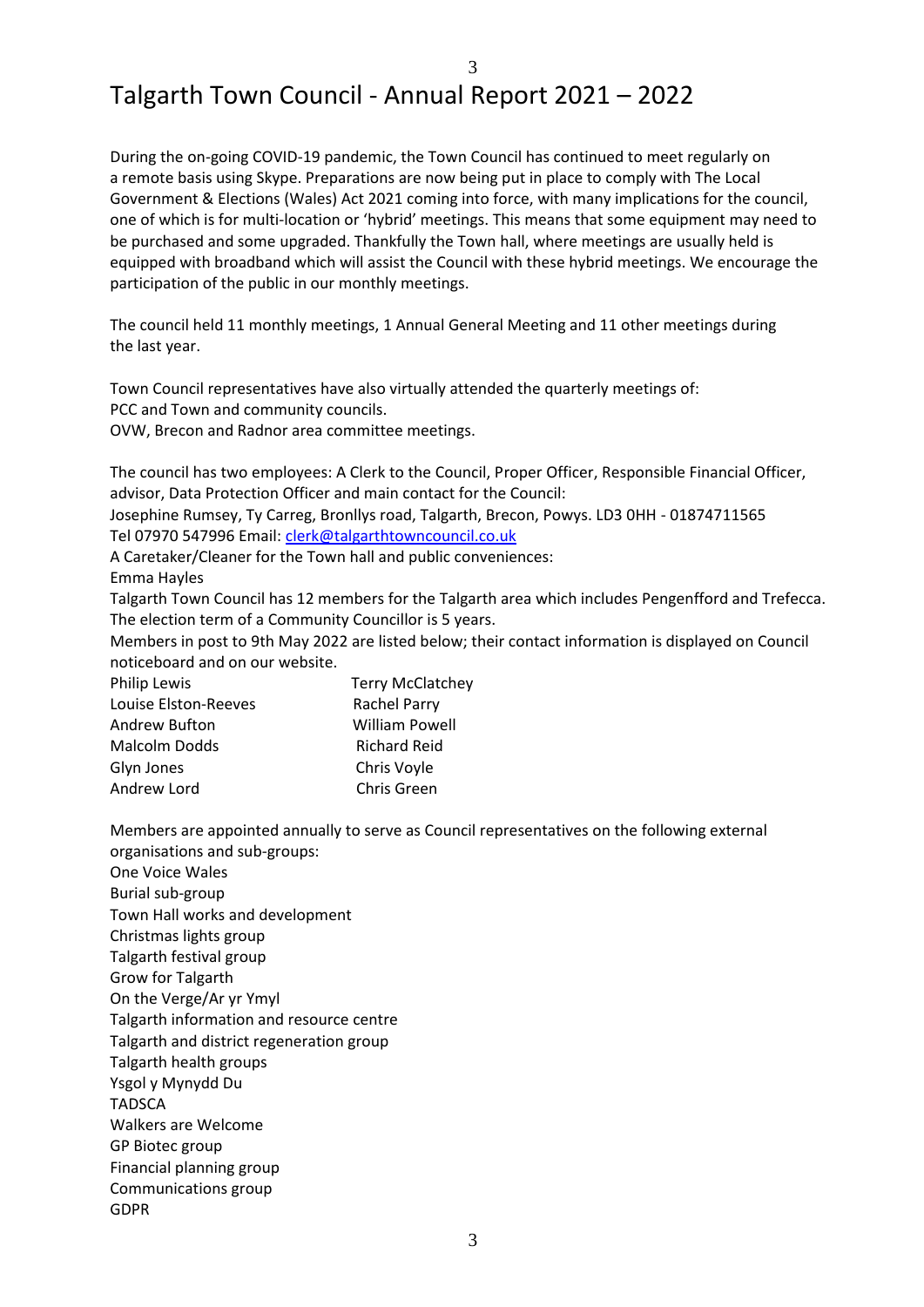All Planning Applications are considered at a full meeting of the Town Council

The Council owns St Gwendoline's Churchyard in Talgarth and there are six appointed members on the burial sub-group. Fees are reviewed annually and align with the Church in Wales charges. The Council has a Memorandum of Understanding and does not charge for burials of those under the age of 18.

An appointed Councillor carries out regular health and safety inspections of all assets and one Councillor is appointed to oversee accounting procedures.

An annual audit of accounts and procedures is carried out. A person independent of the Council is appointed as internal auditor annually. They carry out an internal audit in April. Wales Audit office then follow on with an external audit of the council.

The audit for 2020/21 was completed satisfactorily, with an unqualified audit and no issues raised. The Council is grateful to the current internal auditor for their work.

Following the electoral process in May 2022, the Council will see the retirement of three Councillors who have loyally served the community. On behalf of the whole community, the Council would like to express deep gratitude to William Powell, Chris Voyle and Terry McClatchy for their dedicated service and wish them all the very best for the future.

Retirement of members as of 9th May 2022 will see the Council commence the co-option process for the 3 vacancies.

The Council would like to thank County Councillor William Powell for his work representing the Powys County Council Ward of Talgarth during his five-year term in office.

Town Council members look forward to working with County Councillor William Powell who was reelected on 5th May 2022.

### **Finance Matters**

The Council sets a budget annually which is funded by residents of the community via the Council Tax collected by Powys County Council and paid to the Community Council, known as the precept. Councillors set the precept value when the budget is considered and do everything possible to keep the value to the minimum possible.

The Annual Governance Statement of the council for the year ending 31st March 2022 is published on the Council website www.talgarthtowncouncil.co.uk. Summary of accounts is:

Opening Cash at Bank - £42,539 Total Income received (including precept) - £66,494 Total Expenditure (Inc. wages, running costs etc.) - £ 75,223 Closing Cash at Bank - £ 24,797

The Independent Remuneration Panel for Wales has a policy, adopted by the Council, which allows for payments to be made to members of the Council as a contribution towards costs incurred. Five Councillors have opted to receive this payment.

#### **Assets & Policies**

Talgarth Town Council's full Assets Register, at 31 March 2022, is on the Council's website and includes the following: Town Hall St Gwendoline's Churchyard King George V Playing fields/Pavilion/Children's Play area/Tennis Courts Bowling Club House/Green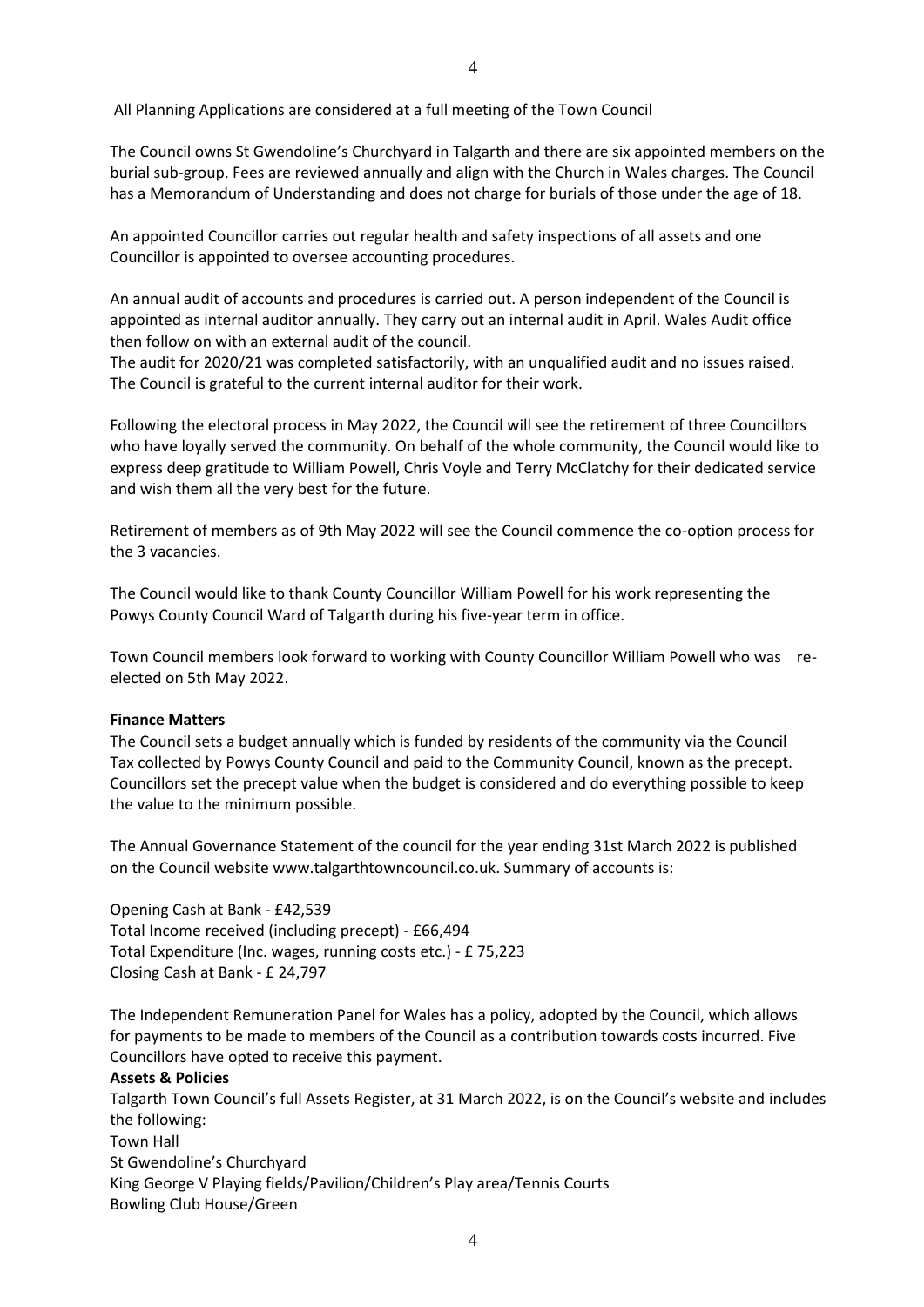War Memorial Bus Shelter, Trefecca - and land that it's built on Red Phone Box – disused at Trefecca Various Gates, Seats/benches (Town Centre & surrounding areas), 2 Gazebos/3 Picnic Tables (Town square area), Speedwatch equipment, Zoll Defibrillator, Computer equipment.

Following a tender process every three years, a grass cutting contractor is appointed to maintain St. Gwendoline's Churchyard.

The Council has limited legal powers to operate as a corporate body and has several policies to comply with, which are reviewed annually. These include Standing Orders, Financial Regulations General Data Protection Regulations/Security & Confidential, Complaints, Freedom of Information, Financial and Management Risk assessments, Insurance and Councillor Code of Conduct, St Gwendoline's Churchyard Management, St Gwendoline's Churchyard Risk Assessment, Town Hall – Fire Risk Assessment, Town Hall Risk Assessment – COVID, Public Conveniences Risk Assessment - COVID

We currently do not have policies covering Equality & Diversity, Social Media, Payments to Councillors and Welsh Language. These policies will need to be compiled and implemented going forward.

The Council website, www.talgarthtowncouncil.co.uk is regularly updated with the work of the Council and is also subject to several legislative requirements, such as accessibility. All agenda, minutes, notices and policies can be viewed on the website.

The Council does not currently directly engage on any Social Media platforms. Information about public events and important notices are posted on the Town notice board, and website.

Many issues and concerns have been discussed in the last year including:

The redevelopment of the former highway authority maintenance yard for the purposes of a single A1 unit and commercial unit (new CO-OP); no planning decision by BBNPA has been made to date.

Speeding in and around Trefecca, meetings with PCC officers, Police and Crime commissioner, Dyfed Powys Police were held. New members for speed watch have been recruited in Trefecca who will carry out monitoring as required in the Talgarth and Trefecca areas.

Following a successful bid for COVID 19 environmental work around the Town, the shade garden was completed by the Grow for Talgarth group, and a covered seating area and safety bollards were erected in the Town square, these facilities are very well used by locals and visitors alike.

The major repairs to the A479 were finally completed allowing some normality to return to the area.

Major improvements to the children's play area at King George V playing fields will hopefully be completed this summer (2022) following some successful grant applications made by TADSCA, plus financial contributions made by TTC and TADSCA.

The purchase of a new Defibrillator positioned on the Town hall.

The redecoration of the Town hall and new stage curtains including back drops will be completed by July.

Talgarth will be hosting the Royal Horticultural Society (RHS) Wales in Bloom awards ceremony in September; this is a prestigious event for the Town, well done to the Grow for Talgarth group for making this happen. Also, congratulations to GfT on winning the gold award in the RHS Wales in Bloom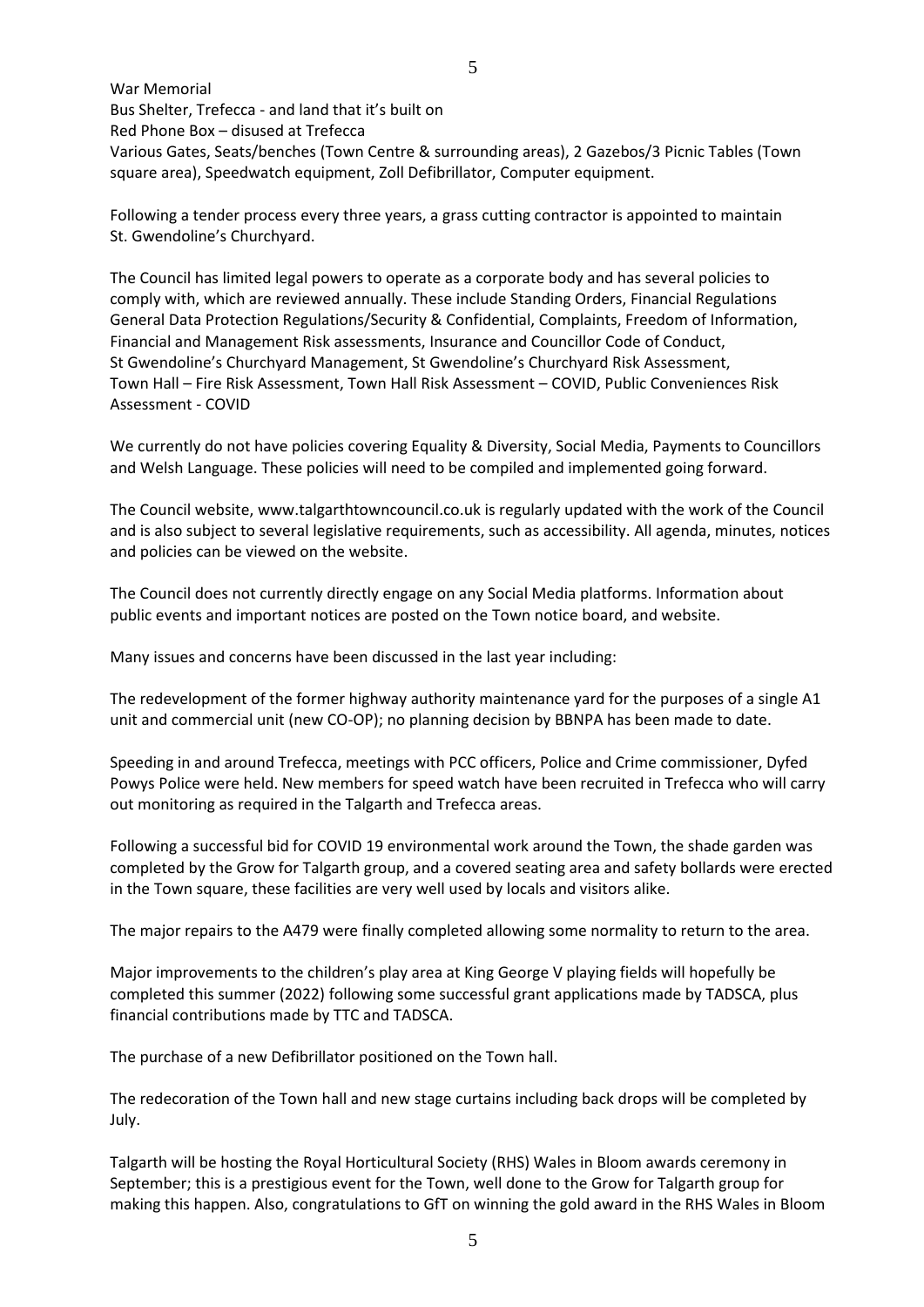competition in the large village category and the overall winners in this category for the whole of Wales.

On the Verge/Ar yr Ymyl, one of our community environmental groups, has engaged in many projects in and around the Town including Ysgol y Mynydd Du where they maintain a wildflower bed. They also achieved Bee friendly status presented to them by Welsh Government; "Action plan for pollinators taskforce". Well done to all involved.

Talgarth nature recovery management plan is to provide a framework for the management and enhancement of sites within the Town for 2021/22 with a view to a more long term programme of delivery. There are two areas of green space within the Town which have been chosen; King George V playing fields and Woodlands play area. This project has been funded by the Welsh Government local places for nature fund 2021/22 and supported by Brecon Beacons local nature partnerships coordinator. Work has started in both areas and we wish all involved every success with the venture; it can only benefit all especially our children.

Health and safety audit of memorial stones etc. carried out at St Gwendoline's churchyard there were some failures which are currently being dealt with.

The pollution of the Afon Llynfi; despite a year+ long investigation into this incident no completed outcome was made by Natural Resources Wales (NRW). We find this unacceptable and have pursued further updates; to date no acceptable response has been received.

The Christmas lights were put up as usual despite COVID and again looked wonderful, huge thanks and congratulations to the lights team.

On-going complaints concerning smells from GP Biotec from residential areas throughout Talgarth; concerns are discussed with GP Biotec as they happen, but this is becoming a major nuisance area for the community which will need wider discussions if the smells continue.

The Town Council works closely with Dyfed Powys Police (DPP) Community Support Officers on any issues that arise in the community. They are engaged in training and assisting members of the Community Speed Watch (CSW) team in a constant bid to deal with prevention of speeding vehicles in the community. DPP resources and budgets mean that they are limited in how much time they can spend enforcing speed limits, so we encourage residents to come forward and join the CSW team.

Dog fouling in public areas. This remains an on-going problem as there appears to be many irresponsible dog owners both living in and visiting Talgarth. In the near future a dog fouling action day will be organised with the hope this may help the problem.

The Council is a statutory consultee to planning applications in the community, consulted by Brecon Beacons National Park Authority (BBNPA). 2021/22 has seen another year of considering these applications remotely. The Council has to be consulted being the level of government closest to the people. It is disappointing however, when concerns raised by the Town Council about planning matters in some cases appear to be insufficiently noted and considered by the planning authority.

Although Councillors have been in regular contact with residents throughout the pandemic and Council updates have been provided through our website and notice board, there were very few opportunities during the year to engage collectively with our community face to face. We hope to have more chances to do so as restrictions decrease.

As 2022 is the year of the Queens' Platinum Jubilee, the Town Council thank all those involved in organising the community events to celebrate this historic occasion. The Town square will be closed to traffic on Sunday 5th June for a street party and there is a celebration/fun day taking place at the King